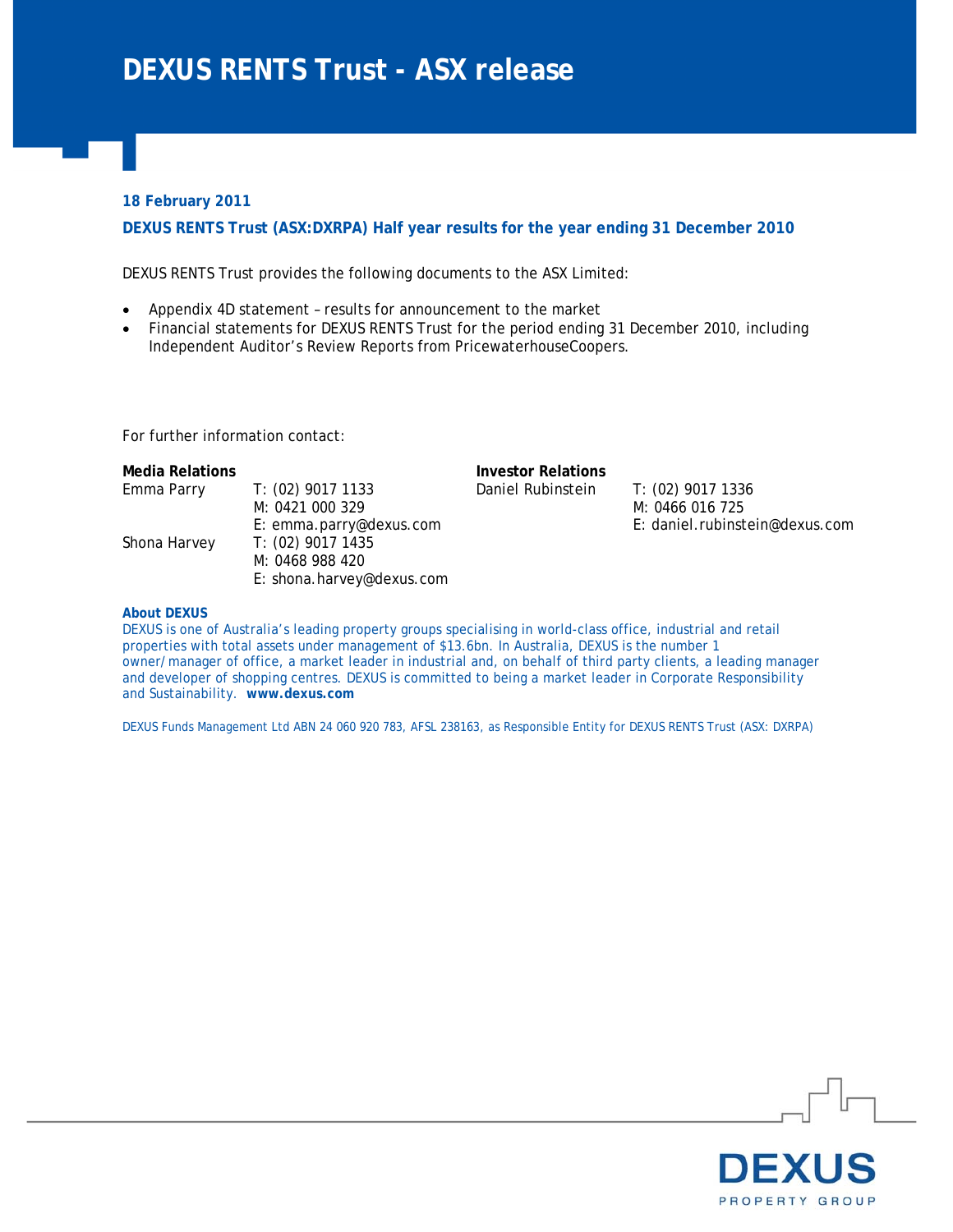### **DEXUS RENTS Trust (ASX:DXRPA) ARSN 112 705 852 Financial reporting for the half year ended 31 December 2010**

|                                                                                   | 31 Dec 2010<br>\$'000 | 31 Dec 2009<br>\$'000 | % change |
|-----------------------------------------------------------------------------------|-----------------------|-----------------------|----------|
| Income from ordinary activities                                                   | 6,355                 | 4,877                 | 30.31%   |
| Net profit from ordinary activities after tax<br>attributable to security holders | 6,237                 | 4,788                 | 30.26%   |
| Net profit after tax attributable to security<br>holders                          | 6,237                 | 4,788                 | 30.26%   |
| Distribution to security holders                                                  | 6,344                 | 4,672                 | 35.11%   |
| Distributions per security                                                        | <b>CPU</b>            | <b>CPU</b>            |          |
| 30 September                                                                      | 155.00                | 112.00                | 38.39%   |
| 31 December                                                                       | 156.00                | 117.00                | 33.33%   |
| <b>Total distributions</b>                                                        | 311.00                | 229.00                |          |
|                                                                                   | \$'000                | \$'000                |          |
| <b>Total assets</b>                                                               | 207,348               | 206,586               | 0.37%    |
| Total borrowings                                                                  | Nil                   | Nil                   | 0.00%    |
| Security holders equity                                                           | 204,094               | 204,142               | $-0.02%$ |
| Market capitalisation                                                             | 189,720               | 170,340               | 11.38%   |
|                                                                                   | \$ per unit           | \$ per unit           |          |
| Net tangible assets                                                               | 100.05                | 100.07                | $-0.02%$ |
| Security price                                                                    | 93.00                 | 83.50                 | 36.89%   |
| Securities on issue ('000)                                                        | 2,040                 | 2,040                 | 0.00%    |
| Record date - 31 December distribution                                            | 31 Dec 2010           | 31 Dec 2009           |          |
| Payment date - 31 December distribution                                           | 18 Jan 2011           | 18 Jan 2010           |          |

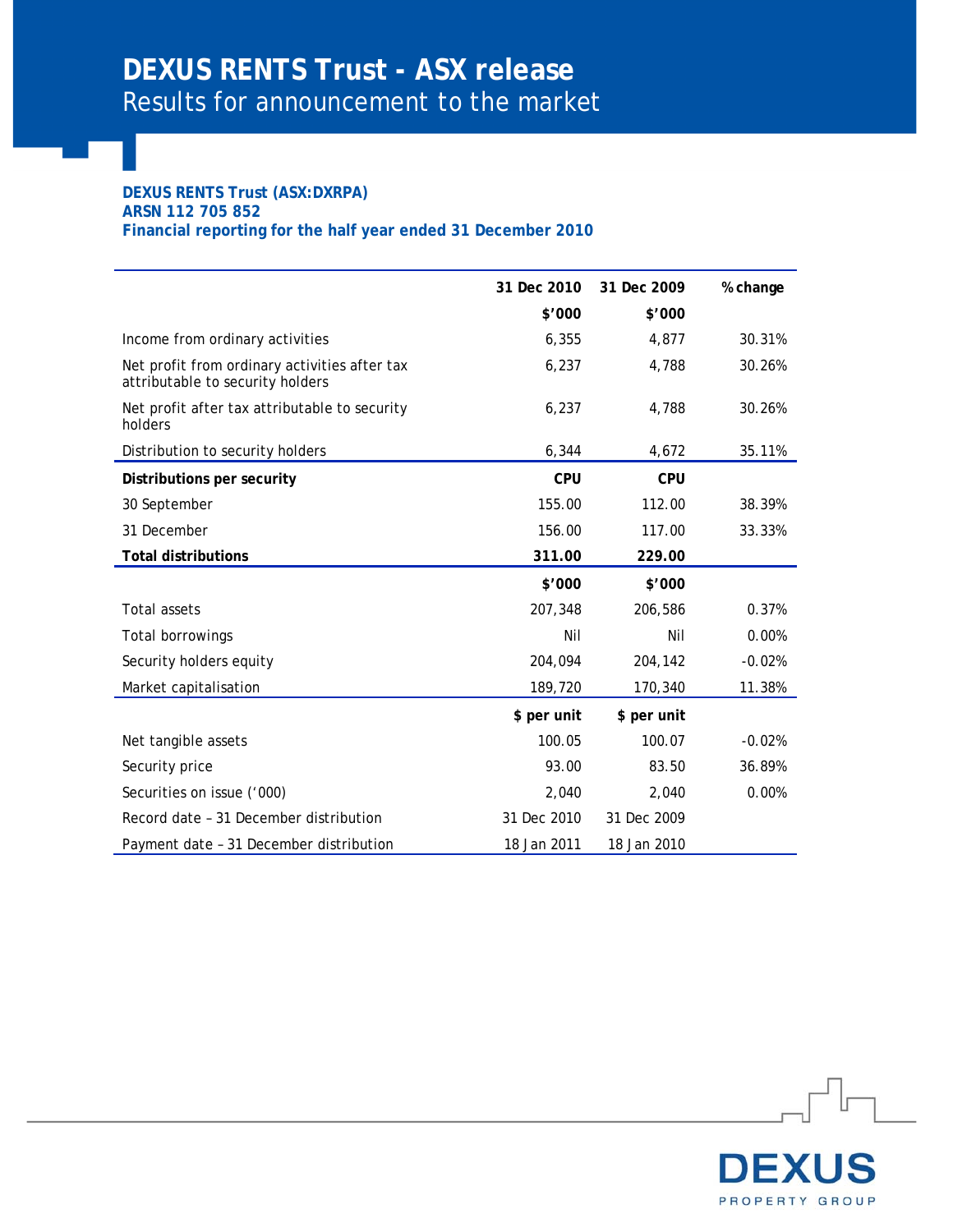# **DEXUS RENTS Trust - ASX release**  Results for announcement to the market

#### **Distribution Reinvestment Plan (DRP)**

DEXUS RENTS Trust does not operate a DRP.

#### **New entities**

No new entities were acquired during the half year ended 31 December 2010.

#### **Results commentary**

DEXUS RENTS Trust owns preference units in DEXUS Commercial Trust, a subsidiary of DEXUS Office Trust.

DEXUS RENTS Trust pays quarterly distributions where the distribution rate is determined on the first day of each quarter. Until 1 July 2012, the rate will be equal to the 90 day bank bill rate plus 1.3% per annum.

The increase in Income from Ordinary Activities and Distributions to Security Holders is due to the increase in the 90 day bank bill rate in comparison to prior year.

The 90 day bank bill rates during the half year ended 31 December 2010 and 31 December 2009 were as follows:

|              | 2010    | 2009    |
|--------------|---------|---------|
| 30 September | 4.8400% | 3.1600% |
| 31 December  | 4.8800% | 3.3533% |

For a review of the results of DEXUS RENTS Trust for the half year ended 31 December 2010, refer to the Financial Statements for the half year ended 31 December 2010.

#### **Notes**

Attached with this Appendix 4D is a copy of the Financial Statements for the half year ended 31 December 2010 together with the Independent Auditor's Review Report from PricewaterhouseCoopers.

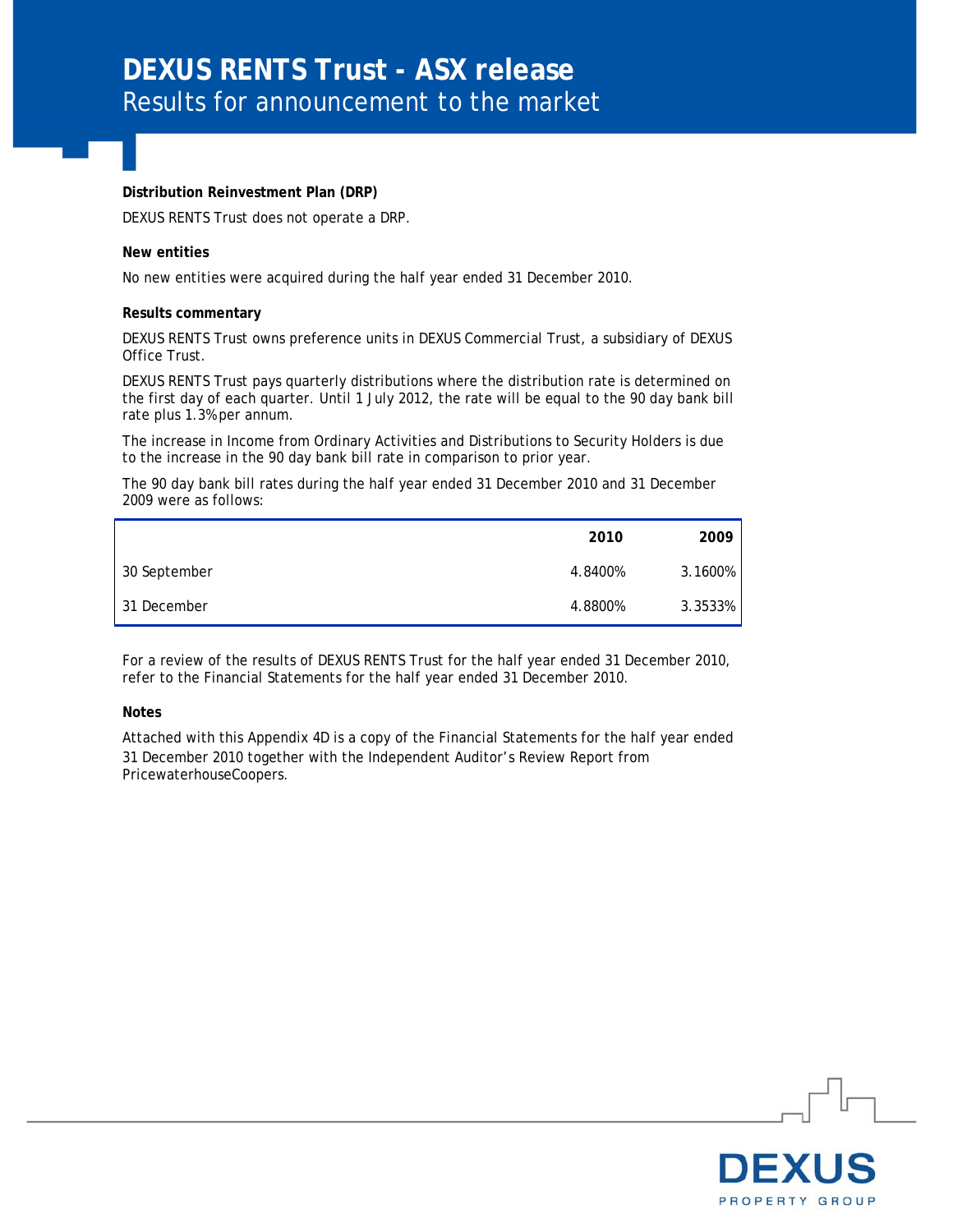# **FINANCIAL STATEMENTS**

# **DEXUS RENTS TRUST**

# (ARSN 112 705 852)

## **HALF YEAR ENDED** 31 DECEMBER 2010

| <b>Contents</b>                        | Page |
|----------------------------------------|------|
| Directors' Report                      | 1    |
| Auditor's Independence Declaration     | 3    |
| Statement of Comprehensive Income      | 4    |
| <b>Statement of Financial Position</b> | 5    |
| Statement of Changes in Equity         | 6    |
| <b>Statement of Cash Flows</b>         | 7    |
| Notes to the Financial Statements      | 8    |
| Directors' Declaration                 | 12   |
| Independent Auditor's Review Report    | 13   |

All press releases, financial reports and other information are available on our website: www.dexus.com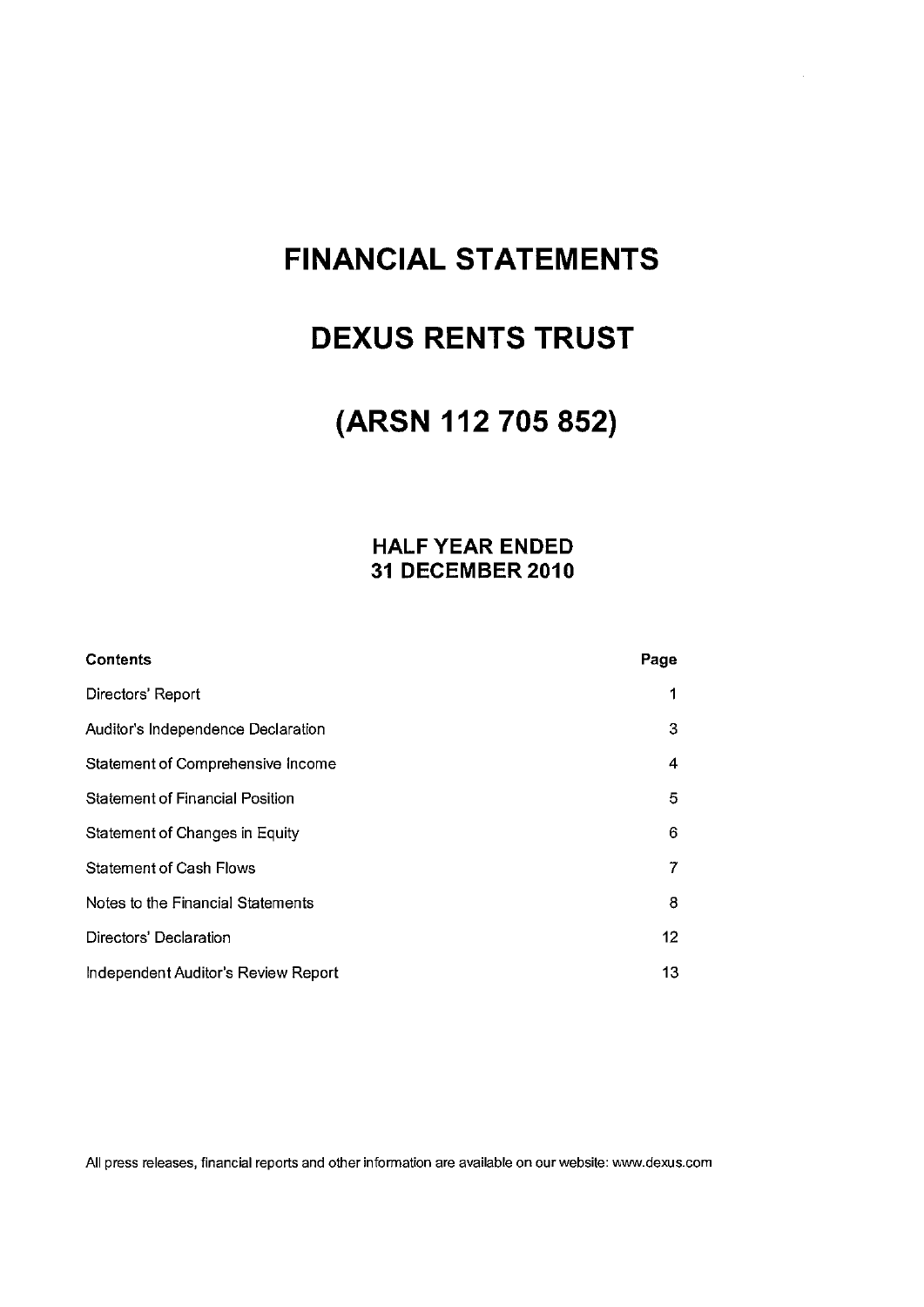#### **DEXUS RENTS TRUST DIRECTORS' REPORT** FOR THE HALF YEAR ENDED 31 DECEMBER 2010

The Directors of DEXUS Funds Management Limited (DXFM) as Responsible Entity of DEXUS RENTS Trust (the Trust) present their Directors' Report together with the Financial Statements for the half year ended 31 December 2010.

#### **Directors**

The following persons were Directors of DXFM at all times during the half year and up to the date of this Directors' report, unless otherwise stated:

| <b>Directors</b>         | <b>Notes</b> | Appointed      |
|--------------------------|--------------|----------------|
| Christopher T Beare      | 1, 5, 6      | 4 August 2004  |
| Elizabeth A Alexander AM | 1, 2, 3      | 1 January 2005 |
| Barry R Brownjohn        | 1, 2, 3, 6   | 1 January 2005 |
| John C Conde AO          | 1, 4, 5      | 29 April 2009  |
| Stewart F Ewen OAM       | 1, 5         | 4 August 2004  |
| Victor P Hoog Antink     |              | 1 October 2004 |
| Brian E Scullin          | 1,4          | 1 January 2005 |
| Peter B St George        | 1, 2, 3, 6   | 29 April 2009  |

<sup>1</sup> Independent Director

<sup>2</sup> Audit Committee Member

<sup>3</sup> Risk and Sustainability Committee Member.

<sup>4</sup> Compliance Committee Member

<sup>5</sup> Nomination and Remuneration Committee Member

<sup>6</sup> Finance Committee Member

No directors held an interest in the Trust as at 31 December 2010 or at the date of these Financial Statements.

#### **Principal Activities**

The principal activity of the Trust consisted of an investment in preference units of DOT Commercial Trust (DCT), a sub-trust of DEXUS Office Trust (DOT). DOT forms part of the DEXUS Property Group (DXS) stapled security. There were no significant changes in the nature of the Trust's activities during this period.

#### **Review of operations**

The results for the half vear ended 31 December 2010 were:

- Profit attributable to stapled security holders was \$6.2 million (December 2009: \$4.8 million);
- Distributions paid and payable to stapled security holders was \$6.3 million (December 2009: \$4.7 million);
- Total assets were \$207.3 million (June 2010: \$207.2 million); and  $\overline{a}$
- Net assets were \$204.1 million (June 2010: \$204.2 million).

#### Significant changes in the state of affairs

The Directors are not aware of any matter or circumstance, not otherwise dealt with in this Directors' Report or the Financial Statements that has significantly or may significantly affect the operations of the Trust, the results of those operations, or the state of the Trust's affairs in future financial years.

#### Rounding of amounts and currency

The Trust is a registered scheme of the kind referred to in Class Order 98/0100, issued by the Australian Securities and Investments Commission, relating to the "rounding off" of amounts in the Directors' Report and the Financial Report. Amounts in the Directors' Report and the Financial Report have been rounded off in accordance with that Class Order to the nearest thousand dollars, unless otherwise indicated. All figures in this Directors' Report and the Financial Statements, except where otherwise stated, are expressed in Australian dollars.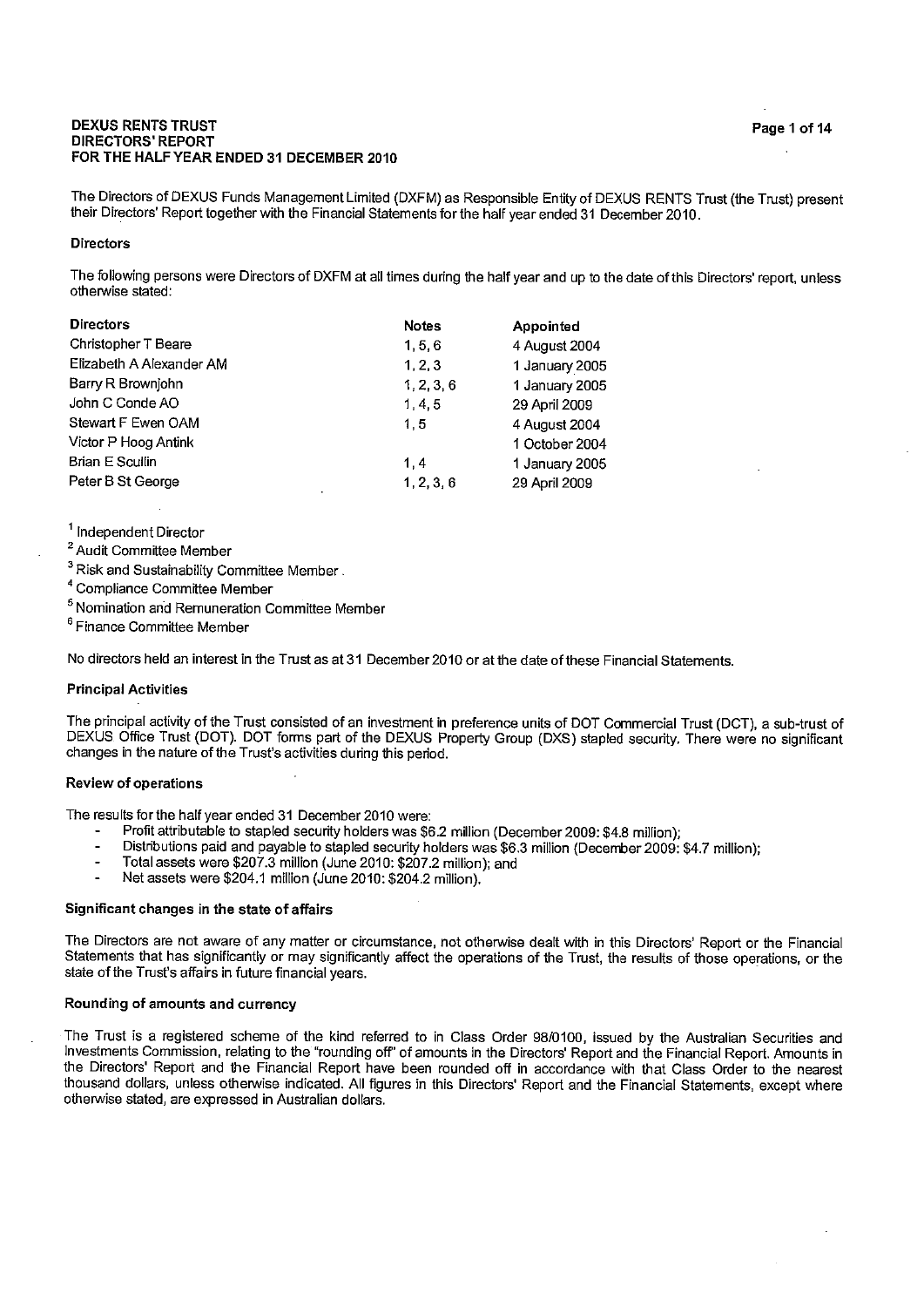# **DEXUS RENTS TRUST** DIRECTORS' REPORT (Continued)<br>FOR THE HALF YEAR ENDED 31 DECEMBER 2010

#### Auditor

PricewaterhouseCoopers (PwC) continues in office in accordance with section 327 of the Corporations Act 2001.

A copy of the Auditors' Independence Declaration as required under section 307C of the Corporations Act 2001 is set out on page 3 and forms part of this Directors' Report.

#### Directors' authorisation

The Directors' Report is made in accordance with a resolution of the Directors. The Financial Report was authorised for issue by<br>the Directors on 15 February 2011. The directors have the power to amend and reissue the Fina

Christopher T Beare Chair 15 February 2011

Victor P Hoog Antink

Chief Executive *<u>Dificer</u>* 15 February 2011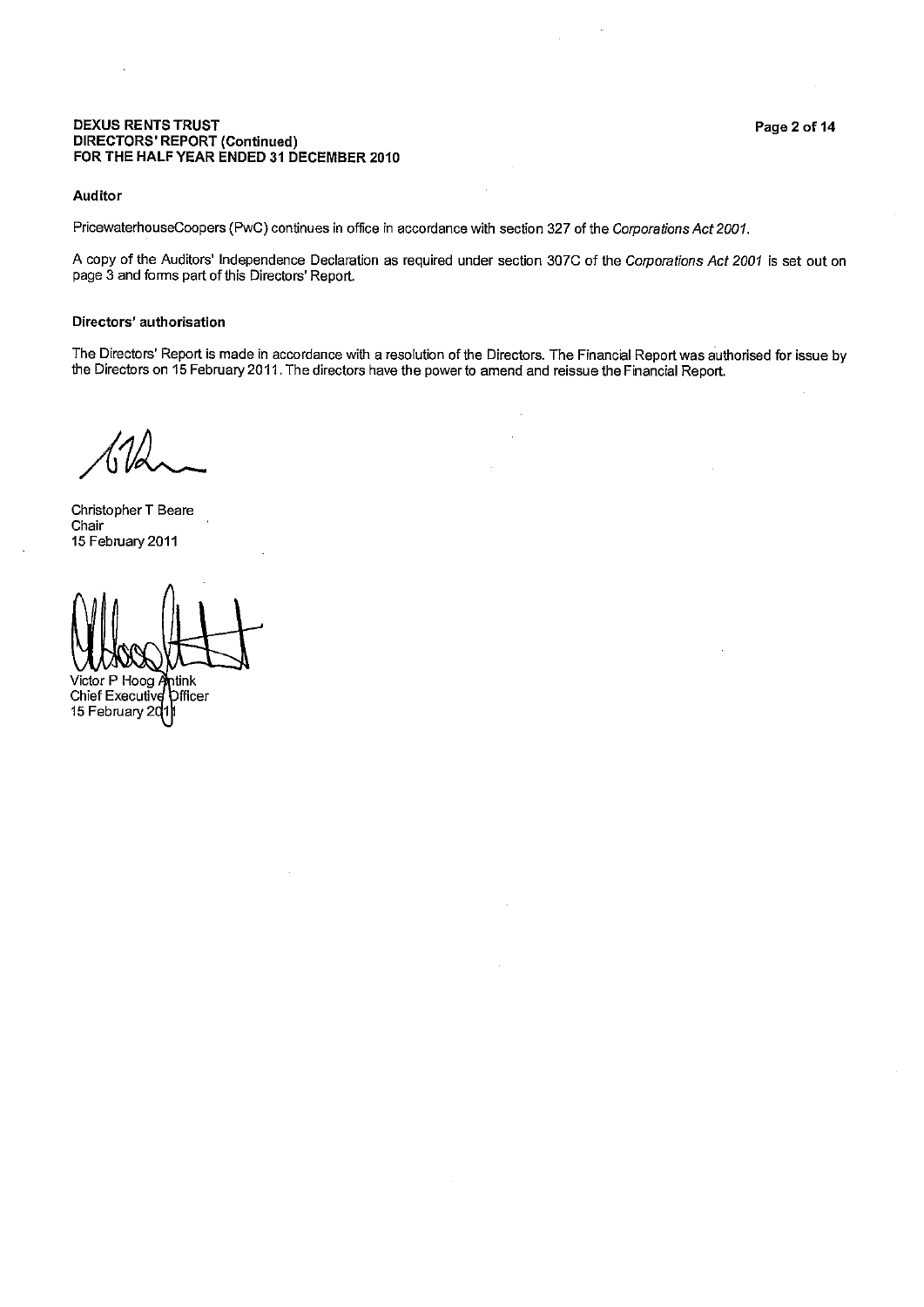# PriceWATERHOUsEC COPERS ®

**PricewaterhouseCoopers** ABN 52 780 433 757

Darling Park Tower 2 201 Sussex Street GPO BOX 2650 SYDNEY NSW 1171 DX 77 Sydney Australia Telephone +61 2 8266 0000 Facsimile +61 2 8266 9999 www.pwc.com/au

## Auditor's Independence Declaration

As lead auditor for the review of DEXUS RENTS Trust for the half year ended 31 December 2010, I declare that to the best of my knowledge and belief, there have been:

- a) no contraventions of the auditor independence requirements of the Corporations Act 2001 in relation to the review; and
- b) no contraventions of any applicable code of professional conduct in relation to the review.

This declaration is in respect of DEXUS RENTS Trust during the period.

**JA Dunning** 

Partner PricewaterhouseCoopers

Sydney 15 February 2011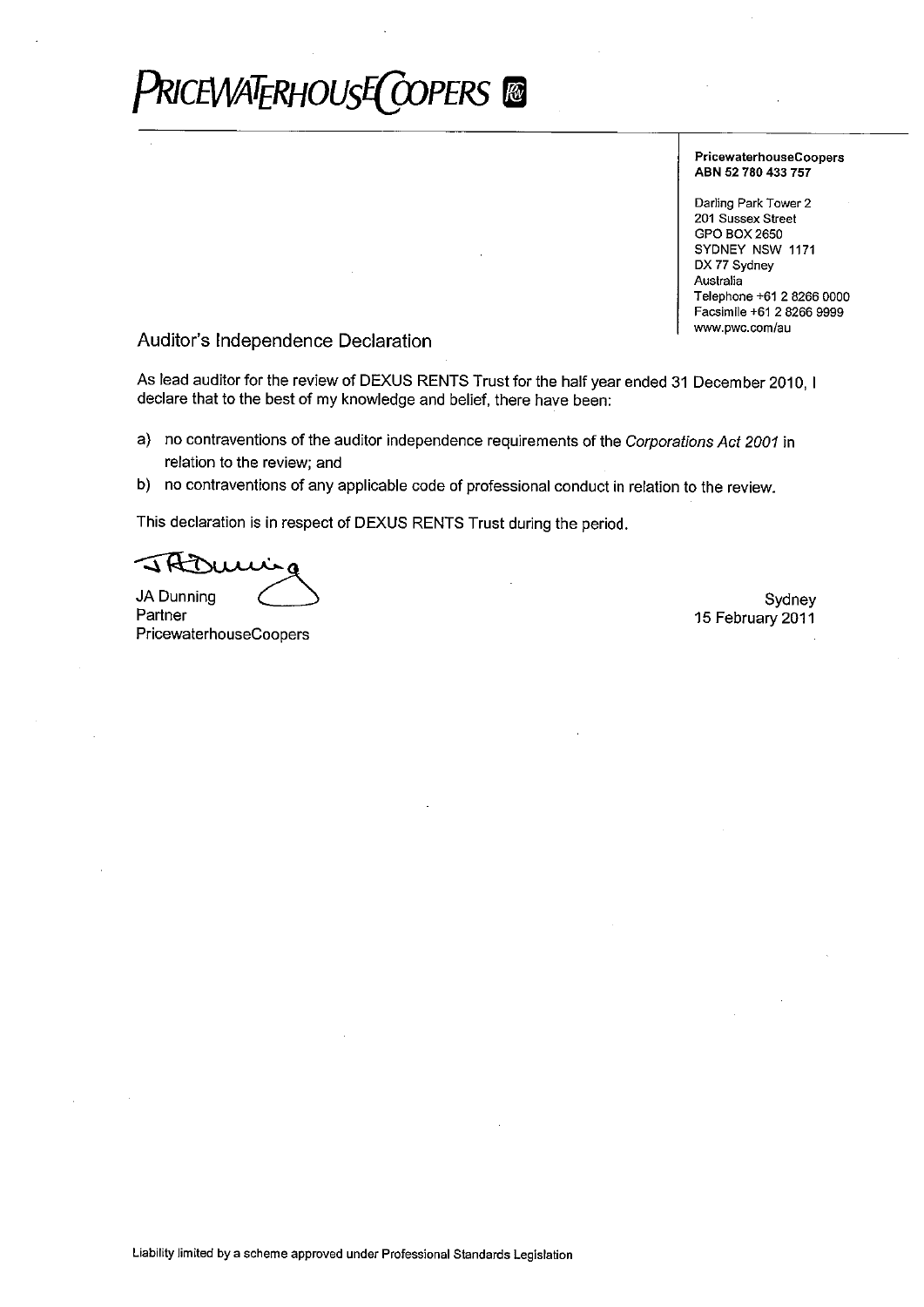#### $\sim$   $\lambda$ **DEXUS RENTS TRUST** STATEMENT OF COMPREHENSIVE INCOME FOR THE HALF YEAR ENDED 31 DECEMBER 2010

|                                                             | <b>Notes</b> | 31 Dec 2010<br>\$'000 | 31 Dec 2009<br>\$'000 |
|-------------------------------------------------------------|--------------|-----------------------|-----------------------|
| Revenue                                                     |              |                       |                       |
| Distribution revenue                                        |              | 6,344                 | 4,872                 |
| interest revenue                                            |              | 11                    | 5                     |
| <b>Total revenue</b>                                        |              | 6,355                 | 4.877                 |
| <b>Expenses</b>                                             |              |                       |                       |
| Other expenses                                              |              | (118)                 | (89)                  |
| <b>Total expenses</b>                                       |              | (118)                 | (89)                  |
| Net profit attributable to unitholders of DEXUS RENTS Trust |              | 6,237                 | 4,788                 |
| Total comprehensive income attributable to unitholders of   |              |                       |                       |
| DEXUS RENTS Trust for the period                            |              | 6,237                 | 4,788                 |
|                                                             |              |                       |                       |
| Earnings per unit <sup>1</sup>                              |              | <b>Cents</b>          | Cents                 |
| Basic earnings per unit                                     | 8            |                       |                       |
| Diluted earnings per unit                                   | 8            |                       |                       |

<sup>1</sup> Eamings per unit represents the earnings attributable to the ordinary unitholder, DEXUS Office Trust. Details of earnings per unit attributable to preference unitholders are included in note 8 of the notes to the Finan

 $\bar{z}$ 

The above Statement of Comprehensive Income should be read in conjunction with the accompanying notes.

 $\hat{\boldsymbol{\theta}}$ 

 $\bar{\beta}$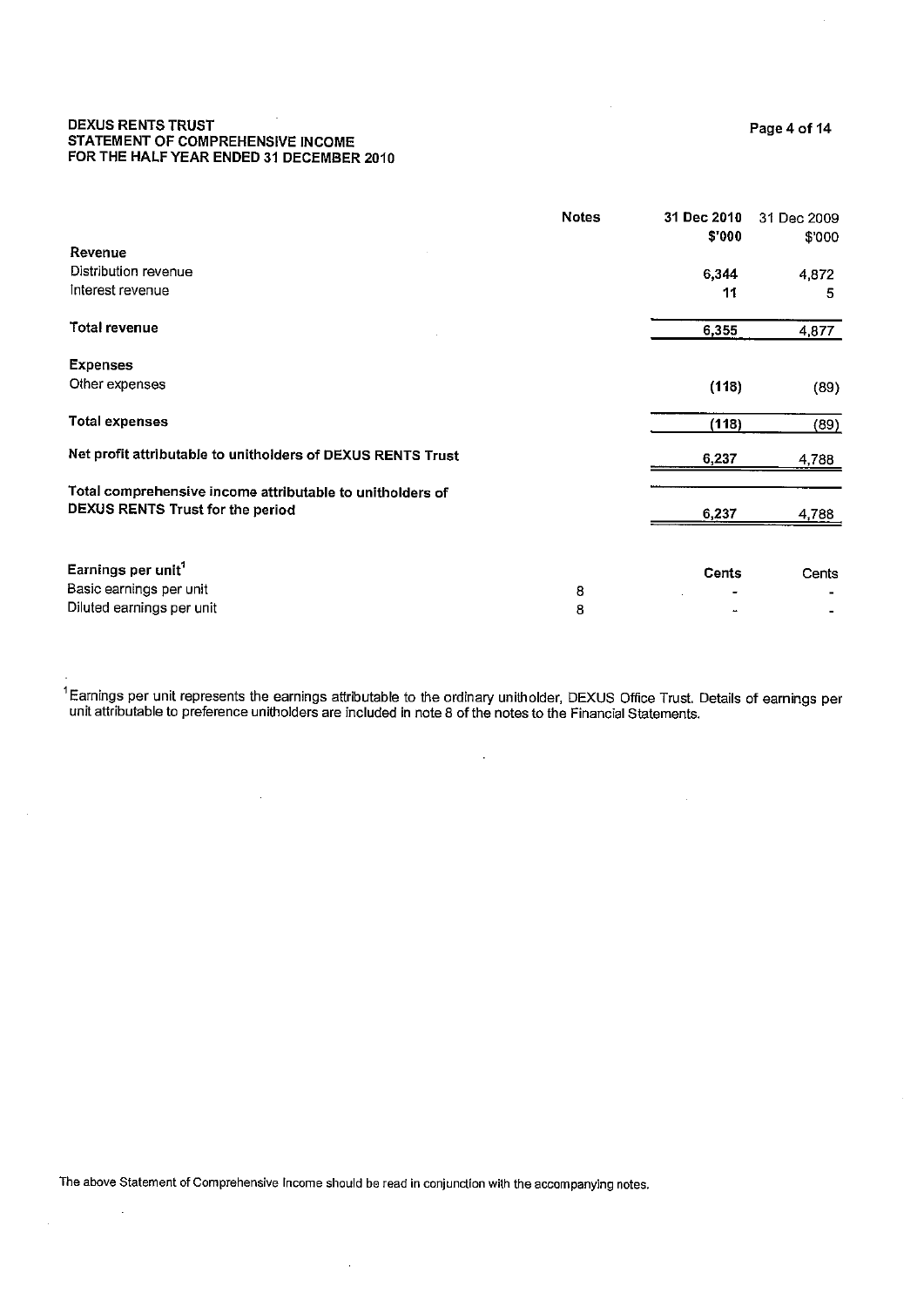#### **DEXUS RENTS TRUST** STATEMENT OF FINANCIAL POSITION AS AT 31 DECEMBER 2010

**Total assets** 

|                                                       | <b>Notes</b> | 31 Dec 2010<br>\$'000 | 30 Jun 2010<br>\$'000 |
|-------------------------------------------------------|--------------|-----------------------|-----------------------|
| <b>Current assets</b>                                 |              |                       |                       |
| Cash and cash equivalents                             |              | 141                   | 3,185                 |
| Receivables                                           |              | 3,187                 | 2                     |
| Other                                                 |              | 20                    |                       |
| <b>Total current assets</b>                           |              | 3,348                 | 3,187                 |
| Non-current assets                                    |              |                       |                       |
| Financial assets at fair value through profit or loss | 2            | 204,000               | 204,000               |
| Total non-current assets                              |              | 204.000               | 204,000               |

| <b>Total assets</b>              |          | 207,348 |
|----------------------------------|----------|---------|
| <b>Current liabilities</b>       |          |         |
| Payables                         |          | 71.     |
| Provisions                       | $\Delta$ | 3,182   |
| <b>Total current liabilities</b> |          | 3,253   |
| <b>Total liabilities</b>         |          | 3,253   |
| <b>Net assets</b>                |          | 204,095 |
| <b>Equity</b>                    |          |         |
| Contributed equity               | 3        | 197,705 |
| Retained profits                 |          | 6,390   |

**Total equity** 

 $\ddot{\phantom{a}}$ 

The above Statement of Financial Position should be read in conjunction with the accompanying notes.

Page 5 of 14

207,187

68

2,917

2,985

2,985

204,202

197,705

204,202

204,095

 $\lambda = 0.1$ 

6,497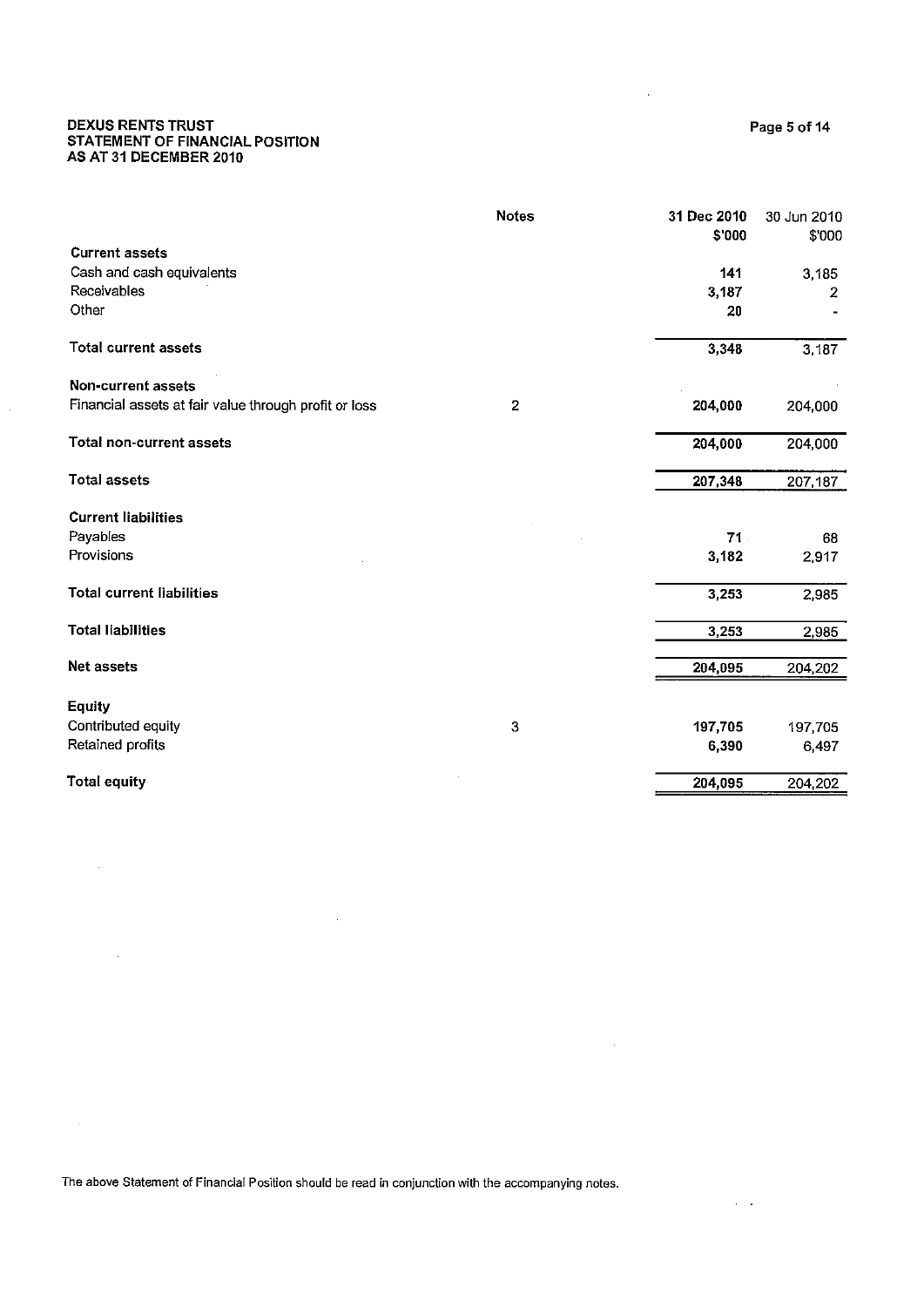# **DEXUS RENTS TRUST<br>STATEMENT OF CHANGES IN EQUITY<br>FOR THE HALF YEAR ENDED 31 DECEMBER 2010**

|                                                       | <b>Notes</b> | Contributed<br>equity<br>\$'000 | <b>Retained</b><br>profits<br>\$'000 | Total equity<br>\$'000 |
|-------------------------------------------------------|--------------|---------------------------------|--------------------------------------|------------------------|
| Balance as at 1 July 2009                             |              | 197.705                         | 6.321                                | 204.026                |
| Total comprehensive income for the period             |              |                                 | 4,788                                | 4.788                  |
| Transactions with owners in their capacity as owners: |              |                                 |                                      |                        |
| Distributions paid or provided for                    | 4            |                                 | (4.672)                              | (4,672)                |
| Balance as at 31 December 2009                        |              | 197.705                         | 6,437                                | 204.142                |
| Balance as at 1 July 2010                             |              | 197 705                         | 6.497                                | 204.202                |
| Total comprehensive income for the period             |              |                                 | 6,237                                | 6,237                  |
| Transactions with owners in their capacity as owners: |              |                                 |                                      |                        |
| Distributions paid or provided for                    | 4            |                                 | (6.344)                              | (6, 344)               |
| Balance as at 31 December 2010                        |              | 197.705                         | 6.390                                | 204.095                |

 $\sigma_{\rm{max}}$ 

The above Statement of Changes In Equity should be read in conjunction with the accompanying notes.

 $\bar{\beta}$ 

 $\bar{\mathcal{A}}$ 

Page 6 of 14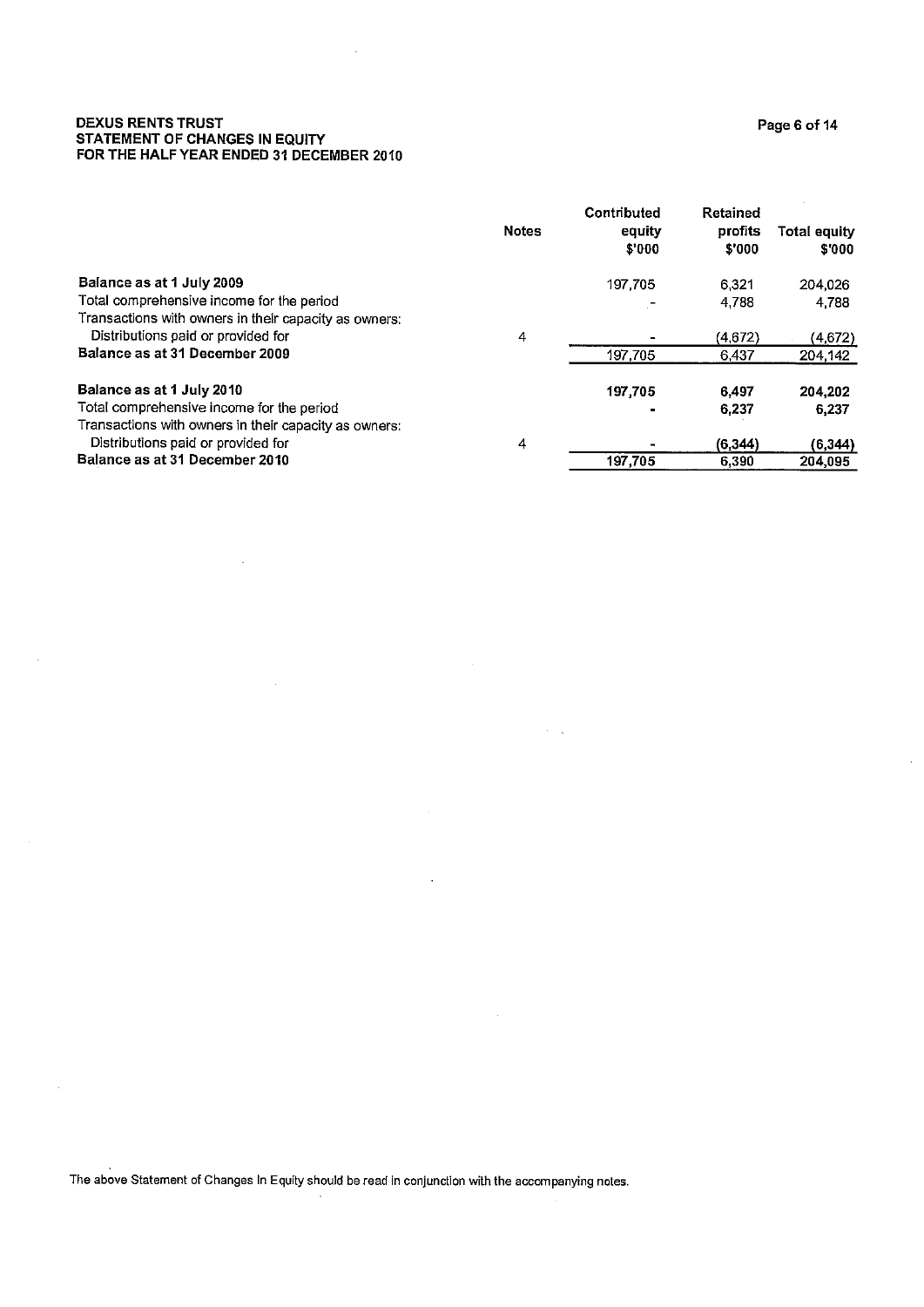# **DEXUS RENTS TRUST** STATEMENT OF CASH FLOWS<br>FOR THE HALF YEAR ENDED 31 DECEMBER 2010

|                                                            | Note | 31 Dec 2010 | 31 Dec 2009 |
|------------------------------------------------------------|------|-------------|-------------|
| Cash flows from operating activities                       |      | \$'000      | \$'000      |
| Payments in the course of operations (inclusive of GST)    |      | (136)       | (113)       |
| Interest received                                          |      | 11          | 5           |
| Distributions received                                     |      | 3,160       | 2,485       |
| Net cash inflow from operating activities                  | 17   | 3,035       | 2,377       |
| Cash flows from financing activities<br>Distributions paid |      | (6,079)     | (4,529)     |
| Net cash outflow from financing activities                 |      | (6,079)     | (4,529)     |
| Net decrease in cash and cash equivalents                  |      | (3,044)     | (2, 152)    |
| Cash and cash equivalents at the beginning of the period   |      | 3.185       | 2,330       |
| Cash and cash equivalents at the end of the period         |      | 141         | 178         |

 $\lambda$ 

The above Statement of Cash Flows should be read in conjunction with the accompanying notes.

 $\hat{\boldsymbol{\beta}}$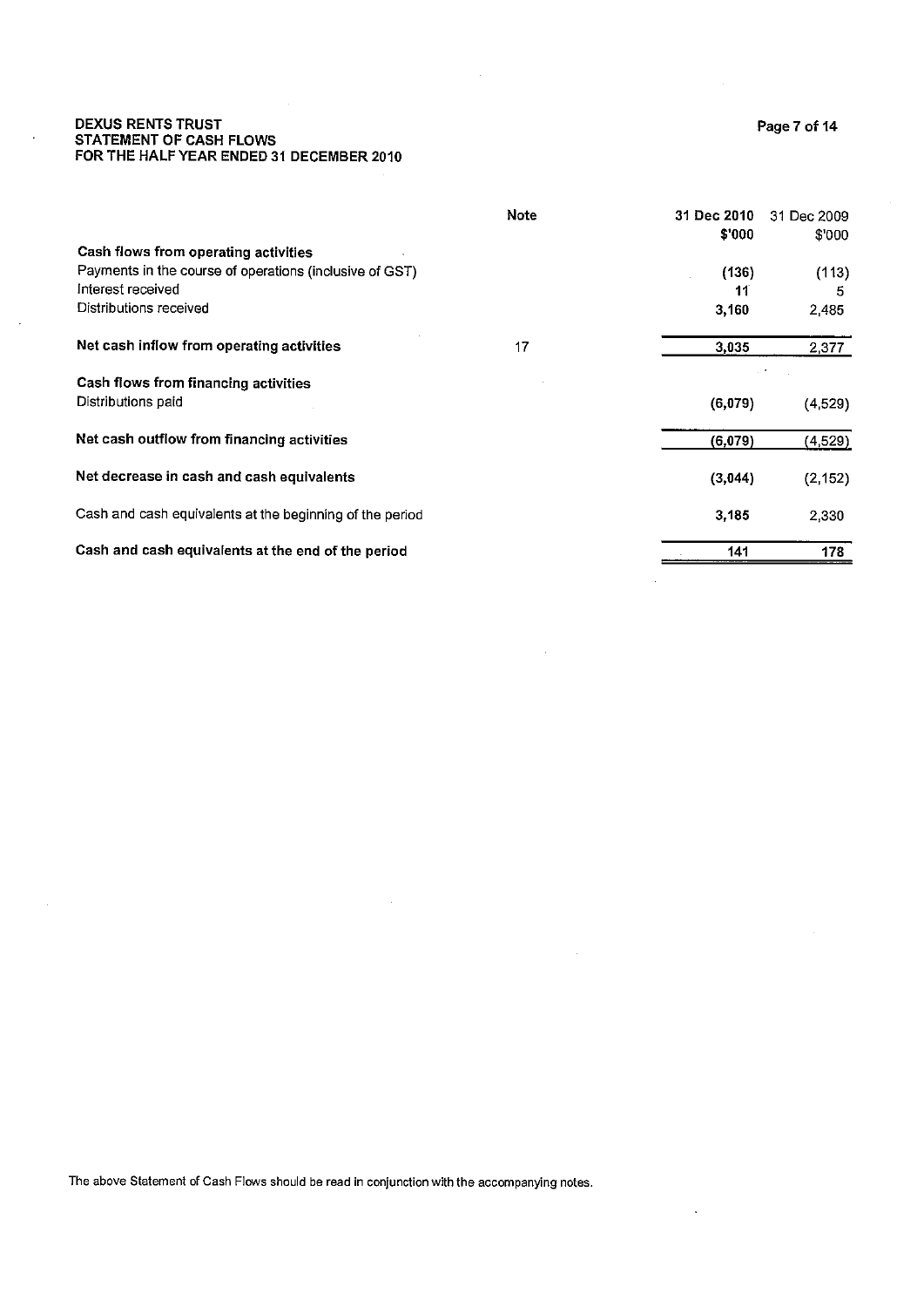#### **DEXUS RENTS TRUST NOTES TO THE FINANCIAL STATEMENTS** FOR THE HALF YEAR ENDED 31 DECEMBER 2010

#### Note 1. Summary of significant accounting policies

#### (a) Basis of preparation

These general purpose interim Financial Statements for the half year ended 31 December 2010 have been prepared in accordance with the requirements of the Trust's Constitution, AASB 134: Interim Financial Reporting and the Corporations Act 2001.

These Financial Statements are prepared on the going concem basis and in accordance with historical cost conventions and have not been adjusted to take account of either changes in the general purchasing power of the dollar or changes in the values of specific assets, except for financial assets at fair value through profit and loss.

These Financial Statements do not include notes of the type normally included in an annual financial report. Accordingly these statements should be read in conjunction with the annual Financial Statements for the year ended 30 June 2010 and any public pronouncements made by DXS during the half year in accordance with the continuous disclosure requirements of the Corporations Act 2001. The accounting policies adopted are consistent with those of the previous financial year and corresponding interim reporting period, unless otherwise stated.

#### (b) Critical accounting estimates

The preparation of Financial Statements requires the use of certain critical accounting estimates and management to exercise its iudgement in the process of applying the Trust's accounting policies. Other than the estimation of fair values relating to derivatives and other financial instruments, no key assumptions concerning the future or other estimation of uncertainty at the end of each reporting period have a significant risk of causing material adjustments to the Financial Statements in the next reporting period.

#### (c) Comparative Figures

Where necessary, comparative figures have been adjusted to conform with changes in presentation in the current period.

#### (d) Rounding of amounts

The Trust is the kind referred to in Class Order 98/0100, issued by the Australian Securities and Investment Commission, relating to the rounding off of amounts in the Financial Statements. Amounts in the Financial Statements have been rounded off in accordance with that Class Order to the nearest thousand dollars, or in certain cases, the nearest dollar.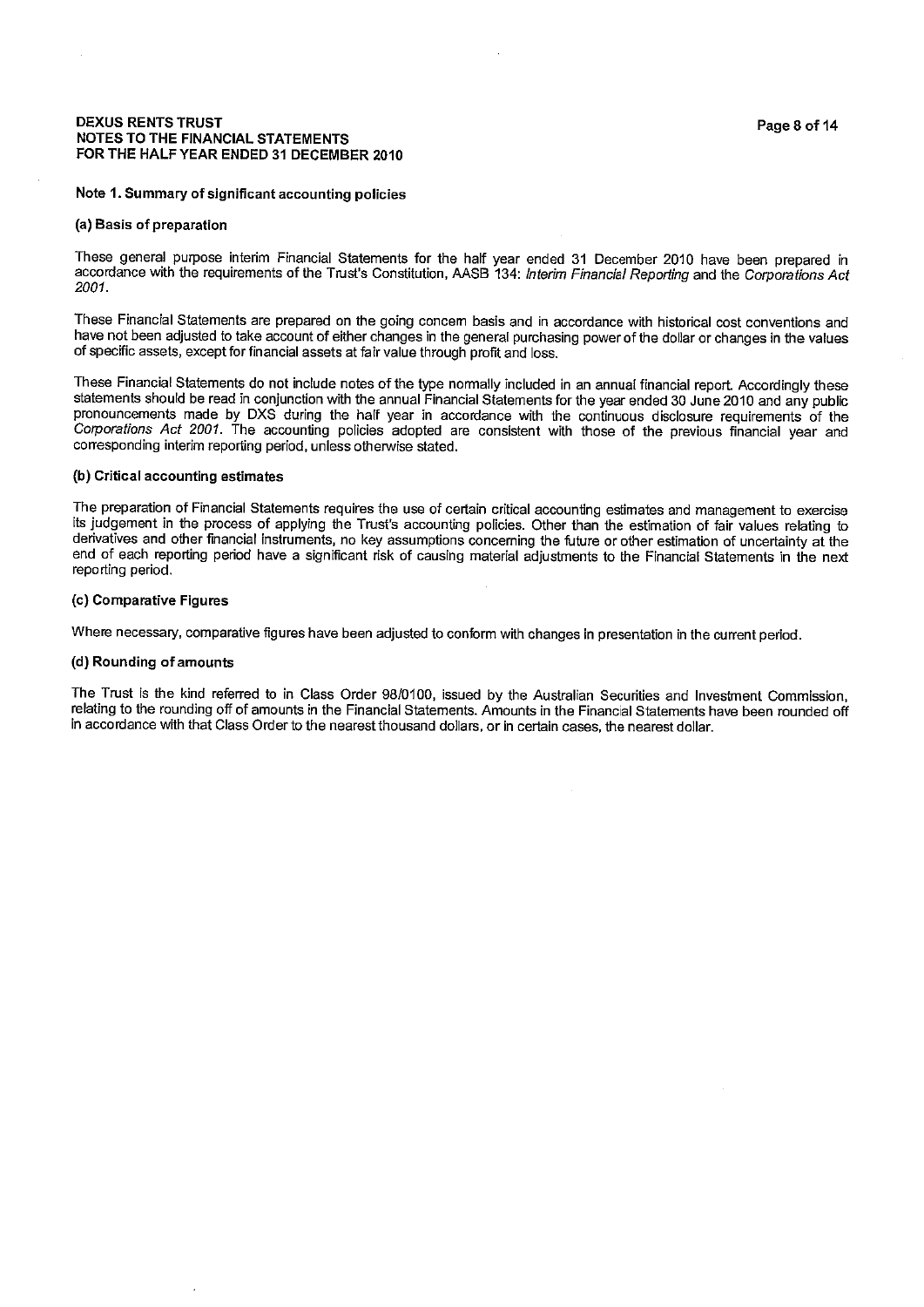#### **DEXUS RENTS TRUST** NOTES TO THE FINANCIAL STATEMENTS (continued) FOR THE HALF YEAR ENDED 31 DECEMBER 2010

#### Note 2. Financial assets at fair value through profit or loss

| Name of Entity                                              | <b>Principal activity</b>   |                       |                       |
|-------------------------------------------------------------|-----------------------------|-----------------------|-----------------------|
|                                                             |                             | 31 Dec 2010<br>\$'000 | 30 Jun 2010<br>\$'000 |
| DOT Commercial Trust (DCT)                                  | Office property investments | 204,000               | 204,000               |
| Total financial assets at fair value through profit or loss |                             | 204.000               | 204.000               |

On 15 June 2005, the Trust purchased 1,976,320 preference units in DCT for \$100 each. Preference units do not confer on their holders any rights on the winding up of DCT or any rights to distributions. However, where a distribution is declared to preference unitholders, this distribution must be paid in preference to any distribution declared to ordinary unitholders. Preference units hold no voting rights in relation to DCT, other than where the matter is in relation to the rights of the preference units. In these matters, each preference unit carries 1,000 votes on a poll.

#### Note 3. Contributed equity

| (a) Value of units on issue                    | 31 Dec 2010<br>\$'000       | 30 Jun 2010<br>\$'000       |
|------------------------------------------------|-----------------------------|-----------------------------|
| Opening balance at the beginning of the period | 197,705                     | 197,705                     |
| Closing balance at the end of the period       | 197,705                     | 197,705                     |
|                                                | 31 Dec 2010<br>No. of units | 30 Jun 2010<br>No. of units |
| (b) Number of units on issue                   |                             |                             |
| Opening balance at the beginning of the period | 2,040,001                   | 2,040,001                   |
| Closing balance at the end of the period       | 2,040,001                   | 2,040,001                   |

#### **Terms and Conditions**

Each preference unit ranks equally with all other preference units for the purposes of distributions and on termination of the Trust. The one ordinary unit holds all the voting rights in the Trust, but has no beneficial interest in the Trust assets. The preference units hold the beneficial interest in the assets of the Trust. Payment of distributions to preference unitholders is at the Directors' discretion.

The preference units entitle holders to receive non-cumulative quarterly floating rate distributions at a margin of 130 basis points above the 90-day bank bill rate. The preference units may be exchanged for cash or stapled securities in DEXUS Property Group on 30 June 2012 (the Step-up Date). For each distribution period following the Step-up Date, the margin will increase by a once only step-up of 2 percent per annum unless the preference units are repurchased or exchanged.

Payments which become due and payable to holders are guaranteed on an unsecured and subordinated basis by the Responsible Entity of each of the DEXUS Property Group stapled trusts (each a guarantor). This guarantee ranks ahead of the distribution payments on stapled securities, but is subordinated to the claims of senior creditors.

Page 9 of 14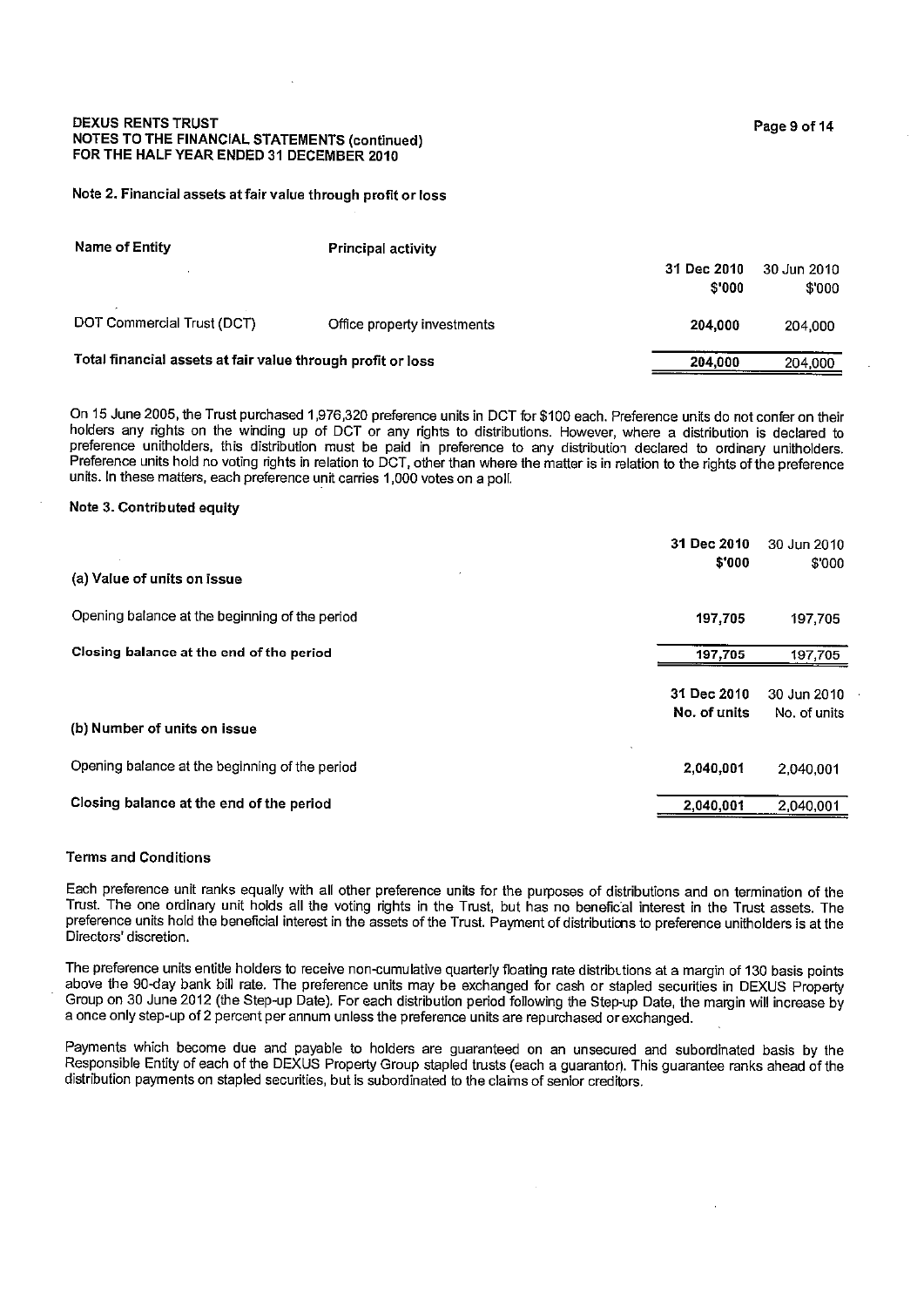#### **DEXUS RENTS TRUST NOTES TO THE FINANCIAL STATEMENTS (continued)** FOR THE HALF YEAR ENDED 31 DECEMBER 2010

#### Note 4. Distributions paid and payable

|                                          | 31 Dec 2010<br>\$'000         | 31 Dec 2009<br>\$'000 |
|------------------------------------------|-------------------------------|-----------------------|
| 30 September 2010 (paid 18 October 2010) | 3.162                         | 2.285                 |
| 31 December 2010 (paid 18 January 2011)  | 3.182                         | 2.387                 |
| Total distributions paid and payable     | 6,344                         | 4,672                 |
|                                          | 31 Dec 2010                   | 31 Dec 2009           |
|                                          | Cents per unit Cents per unit |                       |
| 30 September 2010 (paid 18 October 2010) | 155.00                        | 112.00                |
| 31 December 2010 (paid 18 January 2011)  | 156.00                        | 117.00                |
| Total cents per unit                     | 311.00                        | 229.00                |

#### Note 5. Contingent liabilities

The Directors of the Responsible Entity are not aware of any contingent liabilities in relation to the Trust, other than those disclosed in the Financial Statements, which should be brought to the attention of unitholders as at the date of completion of this report.

#### Note 6. Events occurring after reporting date

Since the end of the period, the Directors of the Responsible Entity are not aware of any matter or circumstance not otherwise dealt within their report or the Financial Statements that has significantly or may significantly affect the operations of the Trust, the results of those operations, or state of the Trust's affairs in future periods.

#### Note 7. Segment information

The Chief Operating Decision Maker (CODM) has been identified as the Board of Directors as they are responsible for the strategic decision making for the Trust. The CODM monitors the performance and makes decisions on the allocation of resources for the Trust on a stand alone basis. Therefore management has determined that there are no separate operating segments within the Trust.

The Trust operates within the property trust investment sector with all investments being located in Australia.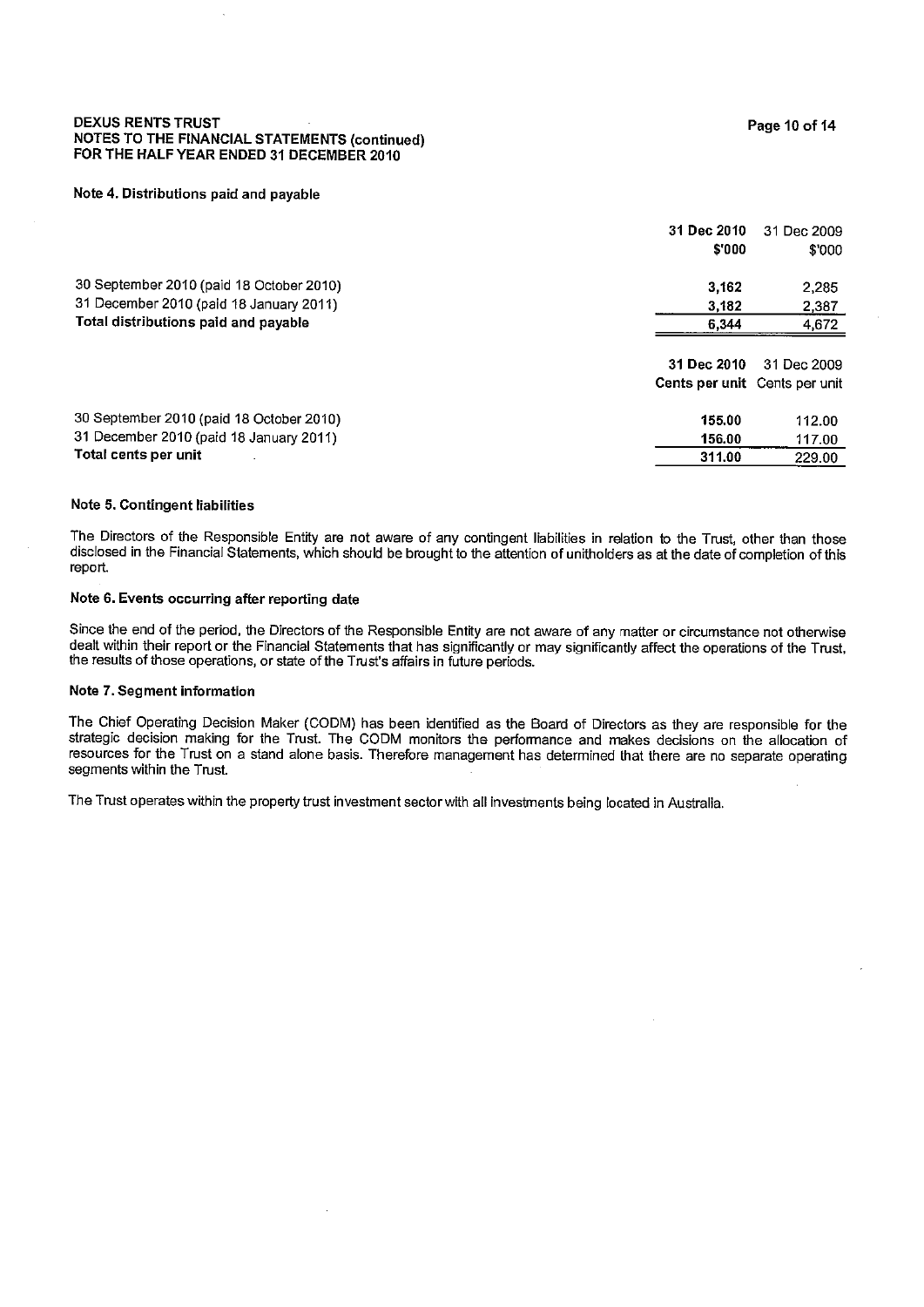# DEXUS RENTS TRUST<br>NOTES TO THE FINANCIAL STATEMENTS (continued)<br>FOR THE HALF YEAR ENDED 31 DECEMBER 2010

### Note 8. Earnings per unit

 $\sim$ 

 $\bar{z}$ 

| (a) Basic earnings unit                                                                                                                                                   | 31 Dec 2010<br>cents<br>per unit | 31 Dec 2009<br>cents<br>per unit |
|---------------------------------------------------------------------------------------------------------------------------------------------------------------------------|----------------------------------|----------------------------------|
| Basic earnings per ordinary unit<br>Basic earnings per preference unit                                                                                                    | 305.74                           | 234.71                           |
| (b) Diluted earnings per unit                                                                                                                                             |                                  |                                  |
| Diluted earnings per ordinary unit<br>Diluted earnings per preference unit                                                                                                | 305.74                           | 234.71                           |
| (c) Reconciliation of earnings used in calculating earnings per unit                                                                                                      | 31 Dec 2010<br>\$'000            | 31 Dec 2009<br>\$'000            |
| Profit attributable to ordinary unitholders of the Trust<br>used in the calculation of basic and diluted earnings<br>per unit                                             |                                  |                                  |
| Profit attributable to preference unitholders of the Trust<br>used in the calculation of basic and diluted earnings<br>per unit                                           | 6,237                            | 4,788                            |
| Profit attributable to unitholders of the Trust used<br>in the calculation of basic and diluted earnings per<br>unit                                                      | 6,237                            | 4,788                            |
| (d) Weighted average number of units used as a denominator                                                                                                                | 31 Dec 2010<br>units             | 31 Dec 2009<br>units             |
| Weighted average number of ordinary units<br>outstanding used in the calculation of basic and diluted<br>earnings per unit<br>Weighted average number of preference units | 1                                | 1                                |
| outstanding used in the calculation of basic and diluted<br>earnings per unit                                                                                             | 2,040,000                        | 2,040,000                        |

 $\bar{z}$ 

 $\sim$ 

 $\sim 10^7$ 

 $\ddot{\phantom{0}}$ 

 $\sim$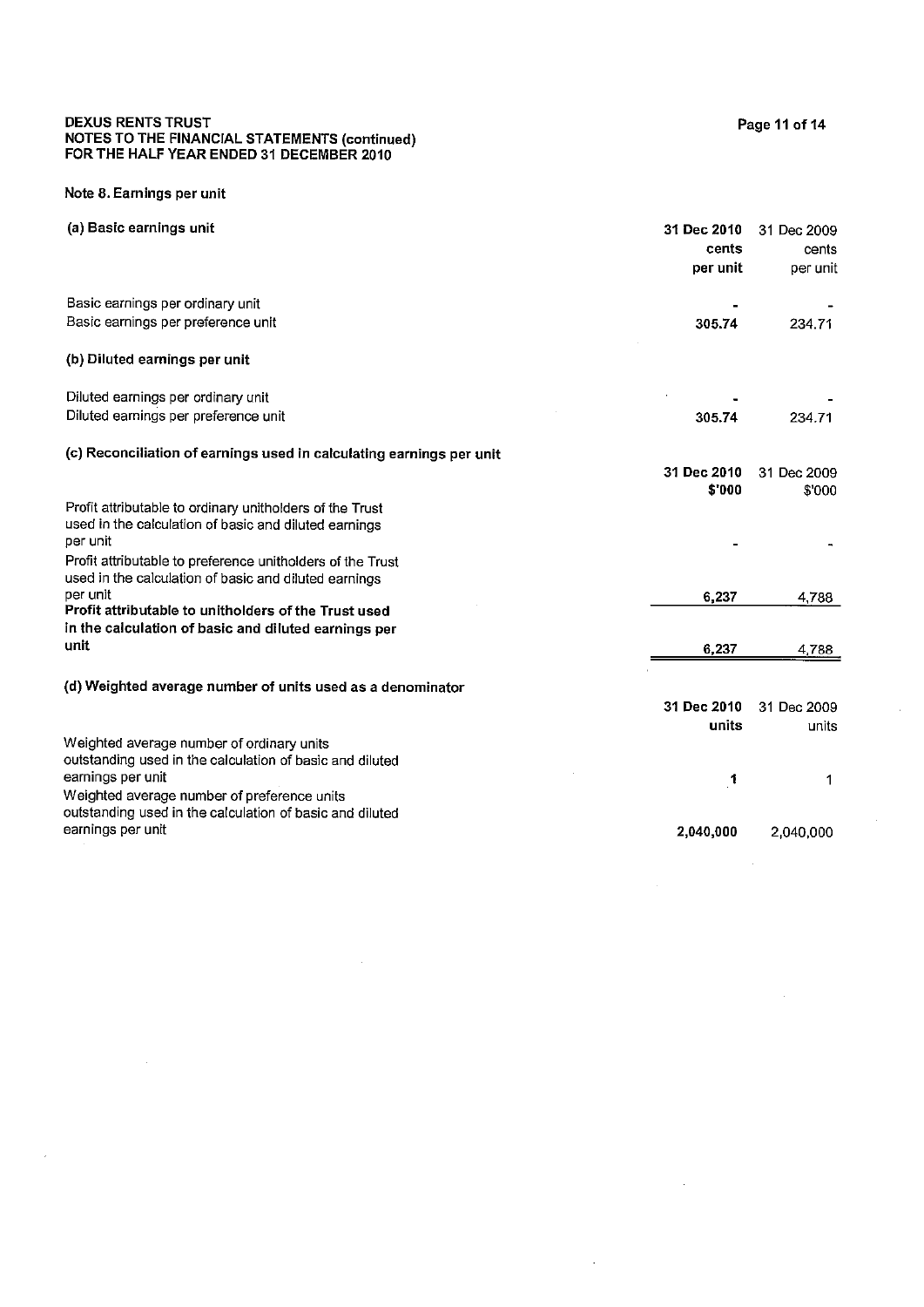#### **DEXUS RENTS TRUST DIRECTORS' DECLARATION** FOR THE HALF YEAR ENDED 31 DECEMBER 2010

In the Directors' opinion:

- $(a)$ the Financial Statements and notes set out on pages 4 to 11 are in accordance with the Corporations Act 2001, includina:
	- i. complying with applicable Accounting Standards, the Corporations Regulations 2001 and other mandatory professional reporting requirements; and
	- ii. give a true and fair view of the Trust's financial position as at 31 December 2010 and of its performance for the half year ended on that date, and
- $(b)$ there are reasonable grounds to believe that DEXUS RENTS Trust will be able to pay its debts as and when they become due and payable; and
- the Trust has operated in accordance with the provisions of the Constitution dated 27 January 2005 during the half year  $(c)$ ended 31 December 2010.

This declaration is made in accordance with a resolution of the Directors.

Christopher T Beare Chair Sydney 15 February 2011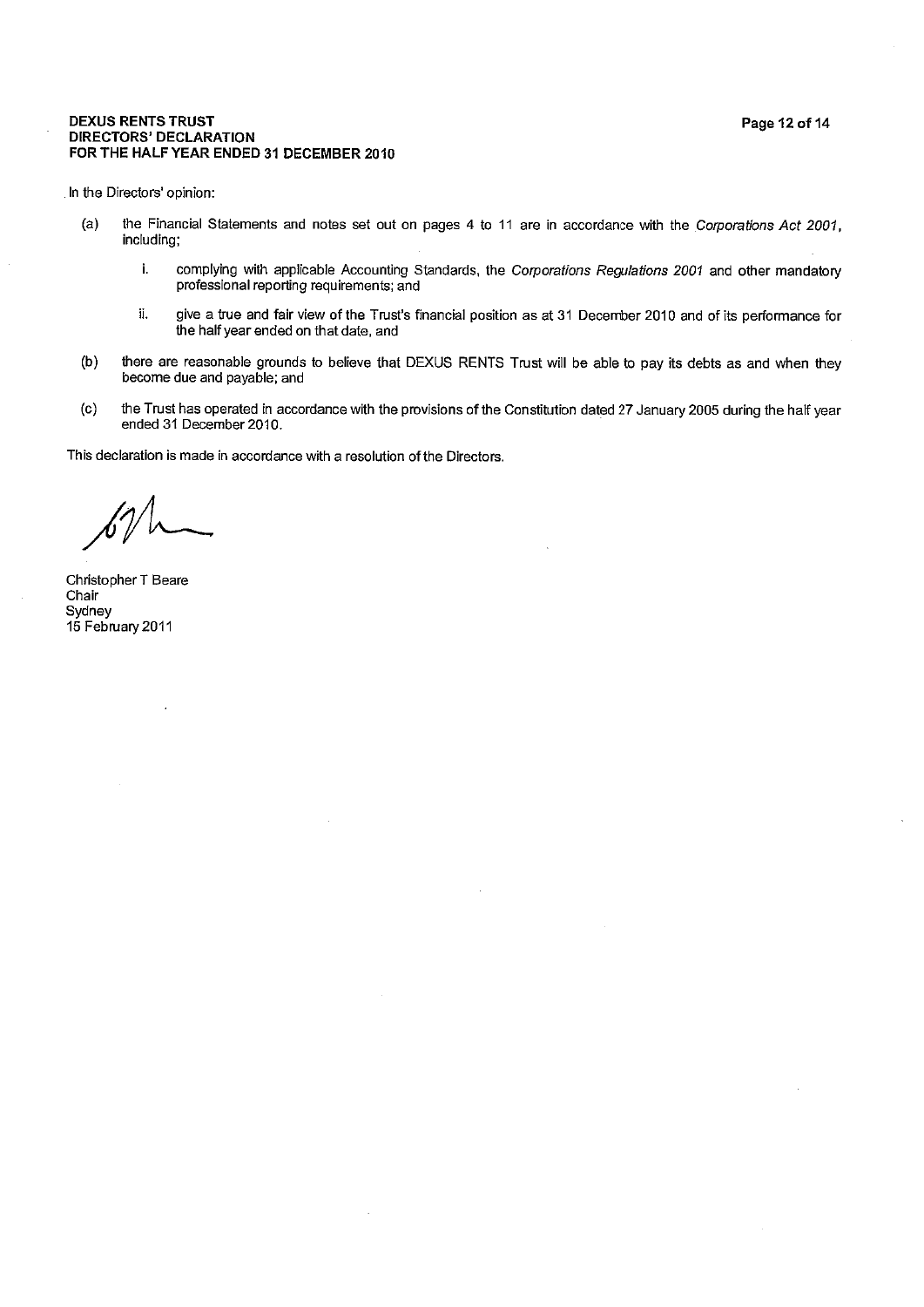

#### **PricewaterhouseCoopers** ABN 52 780 433 757

Darling Park Tower 2 201 Sussex Street GPO BOX 2650 SYDNEY NSW 1171 DX 77 Sydney Australia Telephone +61 2 8266 0000 Facsimile +61 2 8266 9999 www.pwc.com/au

## Independent auditor's review report to the members of **DEXUS RENTS Trust**

#### Report on the Half-Year Financial Report

We have reviewed the accompanying half-year financial report of DEXUS RENTS Trust, which comprises the statement of financial position as at 31 December 2010, and the statement of comprehensive income, statement of changes in equity and statement of cash flows for the halfvear ended on that date, selected explanatory notes and the directors' declaration for the DEXUS RENTS Trust (the trust).

#### Directors' responsibility for the half-year financial report

The directors of the DEXUS Funds Management Limited (the Responsible Entity of the Trust) are responsible for the preparation of the half-year financial report that gives a true and fair view in accordance with Australian Accounting Standards (including the Australian Accounting Interpretations) and the Corporations Act 2001 and for such control as the directors determine is necessary to enable the preparation of the half-year financial report that is free from material misstatement whether due to fraud or error.

#### Auditor's responsibility

Our responsibility is to express a conclusion on the half-year financial report based on our review. We conducted our review in accordance with Auditing Standard on Review Engagements ASRE 2410 Review of an Interim Financial Report Performed by the Independent Auditor of the Entity, in order to state whether, on the basis of the procedures described, we have become aware of any matter that makes us believe that the financial report is not in accordance with the Corporations Act 2001 including: giving a true and fair view of the trust's financial position as at 31 December 2010 and its performance for the half-year ended on that date; and complying with Accounting Standard AASB 134 Interim Financial Reporting and the Corporations Regulations 2001. As the auditor of DEXUS RENTS Trust, ASRE 2410 requires that we comply with the ethical requirements relevant to the audit of the annual financial report.

A review of a half-year financial report consists of making enguiries, primarily of persons responsible for financial and accounting matters, and applying analytical and other review procedures. It also includes reading the other information included with the financial report to determine whether it contains any material inconsistencies with the financial report. A review is substantially less in scope than an audit conducted in accordance with Australian Auditing Standards and consequently does not enable us to obtain assurance that we would become aware of all significant matters that might be identified in an audit. Accordingly, we do not express an audit opinion.

While we considered the effectiveness of management's internal controls over financial reporting when determining the nature and extent of our procedures, our review was not designed to provide assurance on internal controls.

Our review did not involve an analysis of the prudence of business decisions made by directors or management.